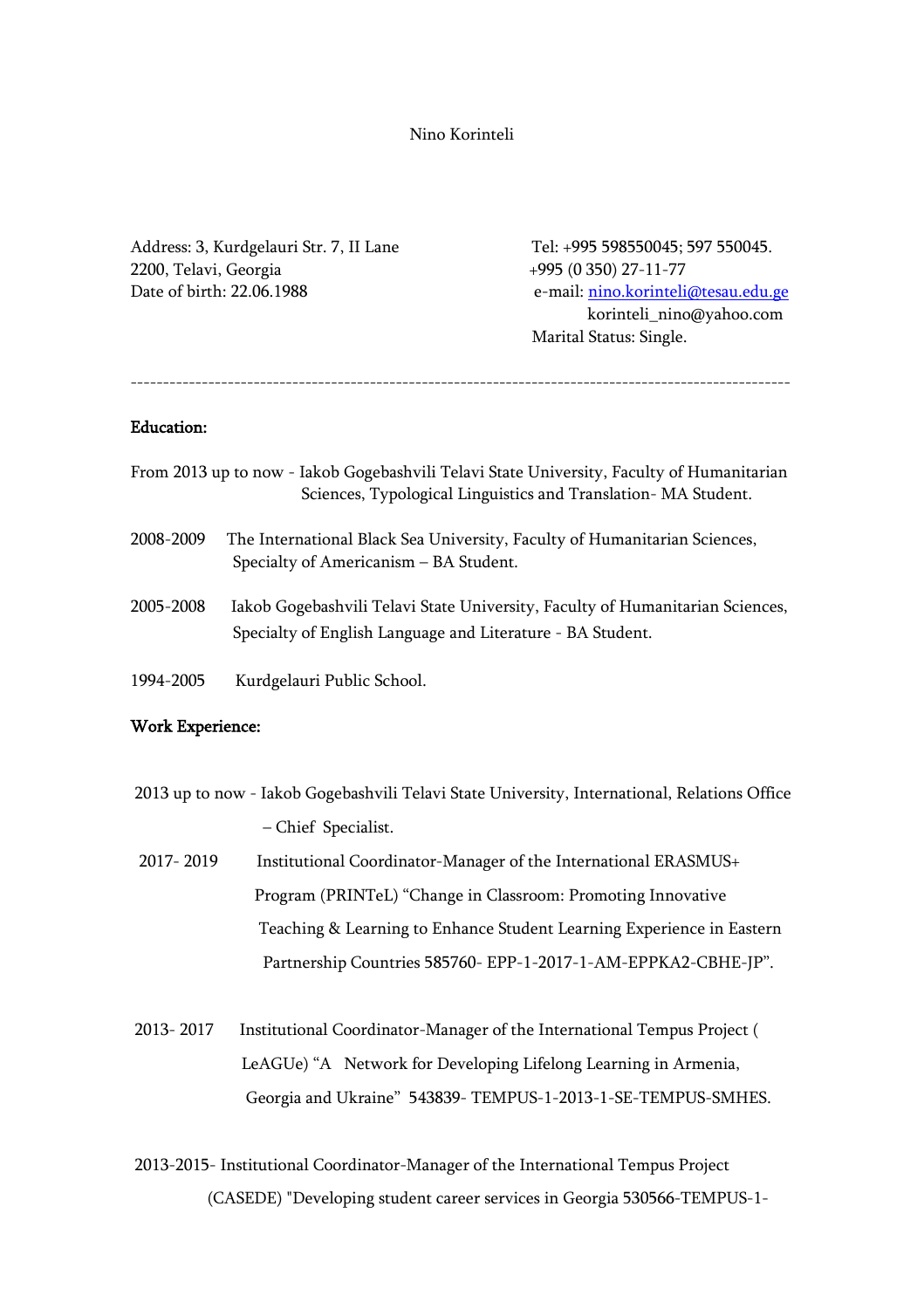### 2102-1-LT- TEMPUS-SMGR"

| 2012-2013  | Iakob Gogebashvili Telavi State University, International Relations Office -<br>Specialist. |  |
|------------|---------------------------------------------------------------------------------------------|--|
| 2011-2012  | Non Governmental Organization "World Vision Georgia Kakheti"-<br>Volunteer.                 |  |
| 2009-20 11 | "Gymnasium named after King Erekle" - English Language Teacher.                             |  |
| 2009-20 11 | Institute of Social Sciences and Economics – Assistant-English Language<br>Teacher.         |  |
| 2011       | III Public School – English Language Teacher.                                               |  |

### Trainings:

- 2016.01.30 University of Bremen, Institute for Development of Freedom of Information, Iakob Gogebashvili Telavi State University, Strategic Plan Georgia 2020 - Strengthening Public Involvement (ZigB) Georgia - Certificate of Participation.
	- 2015.05.24 University of Bremen, Institute for Development of Freedom of Information, Iakob Gogebashvili Telavi State University - Strategic Plan Georgia 2020- "Strengthening Public Involvement (ZigB) Georgia- Certificate of Participation.
	- 2015 Technology Commercialization Office (TCO), Ilia State University. "Innovation Management and Modern technology Tendencies - Certificate of Participation''.

# Rewards:

|  |  |  | 2009 Iakob Gogebashvili Telavi State University Scientific Conference - Diploma. |
|--|--|--|----------------------------------------------------------------------------------|
|--|--|--|----------------------------------------------------------------------------------|

- 2005 Peace Corps Georgia "Writing Olympics 2005" III place
- 2003 "Peace Corps" Camp "GLOW", The leader.